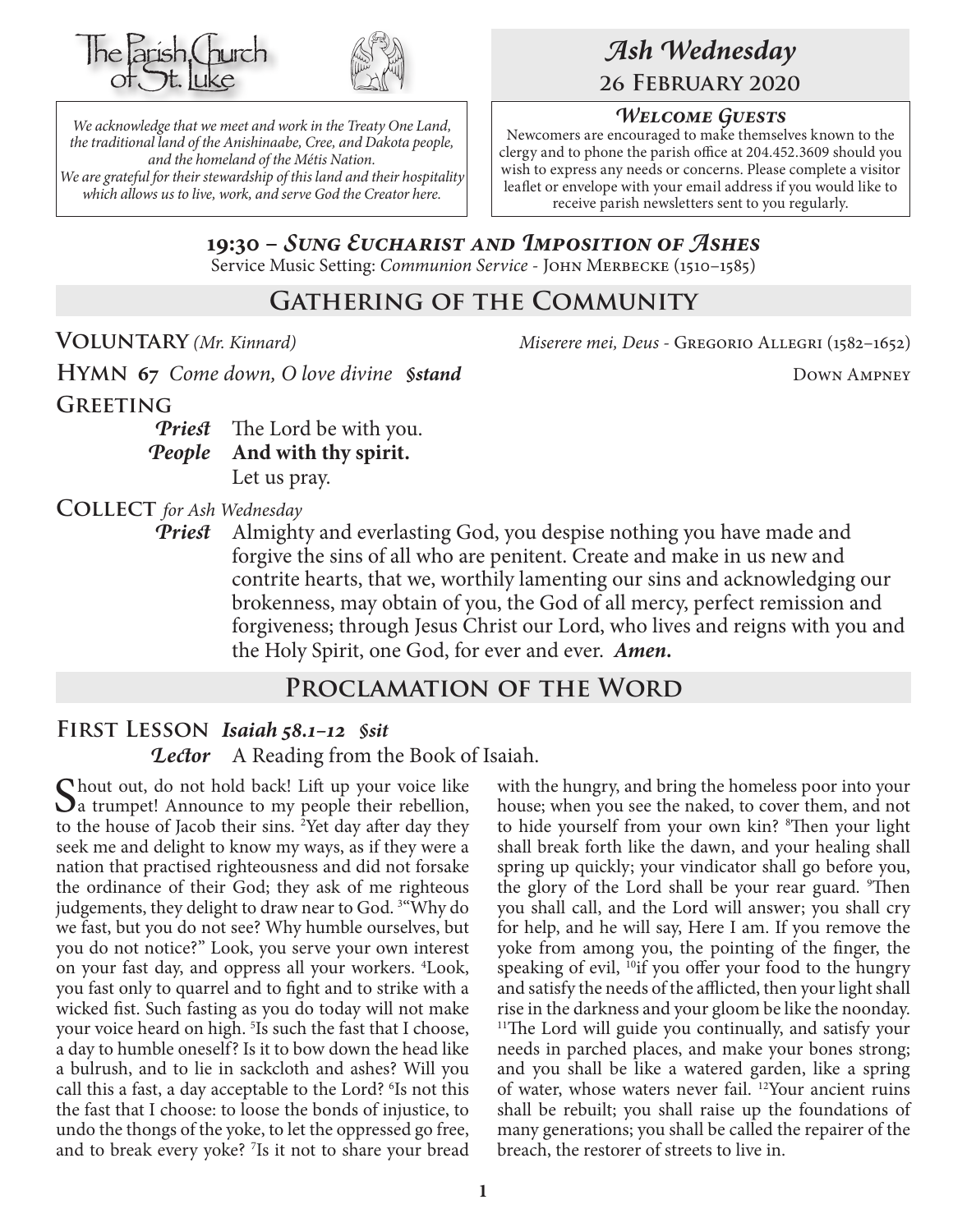#### Hear what the Spirit is saying to the Church. **Thanks be to God.**

#### **PSALM 103.8–18** Benedic, anima mea *Chant*: HERBERT N. HOWELLS (1892–1983)

The Lord is full of compassion and mercy \* long-suffering, and of great goodness.<br>9He will not alway be chiding \* neither keepeth he his anger for ever.

- 
- 10 He hath not dealt with us after our sins  $*$  nor rewarded us according to our wickednesses.
- 11 For look how high the heaven is in comparison of the earth \* so great is his mercy also toward them that fear him.
- 12 Look how wide also the east is from the west \* so far hath he set our sins from us.
- 13 Yea, like as a father pitieth his own children \* even so is the Lord merciful unto them that fear him.
- 14 For he knoweth whereof we are made \* he remembereth that we are but dust.
- 15 The days of man are but as grass \* for he flourisheth as a flower of the field.
- 16 For as soon as the wind goeth over it, it is gone \* and the place thereof shall know it no more.
- 17 But the merciful goodness of the Lord endureth for ever and ever upon them that fear him  $*$  and his righteousness upon children's children;
- 18 Even upon such as keep his covenant \* and think upon his commandments to do them. Glory be to the Father, and to the Son, and to the Holy Ghost;

As it was in the beginning, is now and ever shall be: world without end. Amen.

#### **Second Lesson** *2 Corinthians 5.20b–6.10*

*Lector* A Reading from the Second Letter of Paul to the Corinthians.

M<sup>e entreat you on behalf of Christ, be reconciled</sup> to God. 21For our sake he made him to be sin who knew no sin, so that in him we might become the righteousness of God. 6.1As we work together with him, we urge you also not to accept the grace of God in vain. 2 For he says, "At an acceptable time I have listened to you, and on a day of salvation I have helped you." See, now is the acceptable time; see, now is the day of salvation! <sup>3</sup>We are putting no obstacle in anyone's way, so that no fault may be found with our ministry, <sup>4</sup>but as servants of God we have commended ourselves in every way: through great endurance, in afflictions, hardships,

calamities, 5 beatings, imprisonments, riots, labours, sleepless nights, hunger; <sup>6</sup>by purity, knowledge, patience, kindness, holiness of spirit, genuine love, 7 truthful speech, and the power of God; with the weapons of righteousness for the right hand and for the left; <sup>8</sup>in honour and dishonour, in ill repute and good repute. We are treated as impostors, and yet are true; <sup>9</sup>as unknown, and yet are well known; as dying, and see — we are alive; as punished, and yet not killed; 10as sorrowful, yet always rejoicing; as poor, yet making many rich; as having nothing, and yet possessing everything.

Hear what the Spirit is saying to the Church. **Thanks be to God.**

#### **GRADUAL HYMN** 77 *Jesus, lover of my soul §stand* ABERYSTWYTH

#### **Gospel** *St. Matthew 6.1–6, 16–21 §face the Gospeler Gospeler* The Lord be with you. *People* **And with thy spirit.**

The Holy Gospel of our Lord Jesus Christ according to St. Matthew. **Glory be to thee, O Lord.**

Jesus said, <sup>1</sup> Beware of practising your piety before<br>others in order to be seen by them; for then you others in order to be seen by them; for then you have no reward from your Father in heaven. <sup>2</sup>So whenever you give alms, do not sound a trumpet before you, as the hypocrites do in the synagogues and in the streets, so that they may be praised by others. Truly I tell you, they have received their reward. 3 But when you give alms, do not let your left

hand know what your right hand is doing, <sup>4</sup>so that your alms may be done in secret; and your Father who sees in secret will reward you.<sup>5</sup>And whenever you pray, do not be like the hypocrites; for they love to stand and pray in the synagogues and at the street corners, so that they may be seen by others. Truly I tell you, they have received their reward. <sup>6</sup>But whenever you pray, go into your room and shut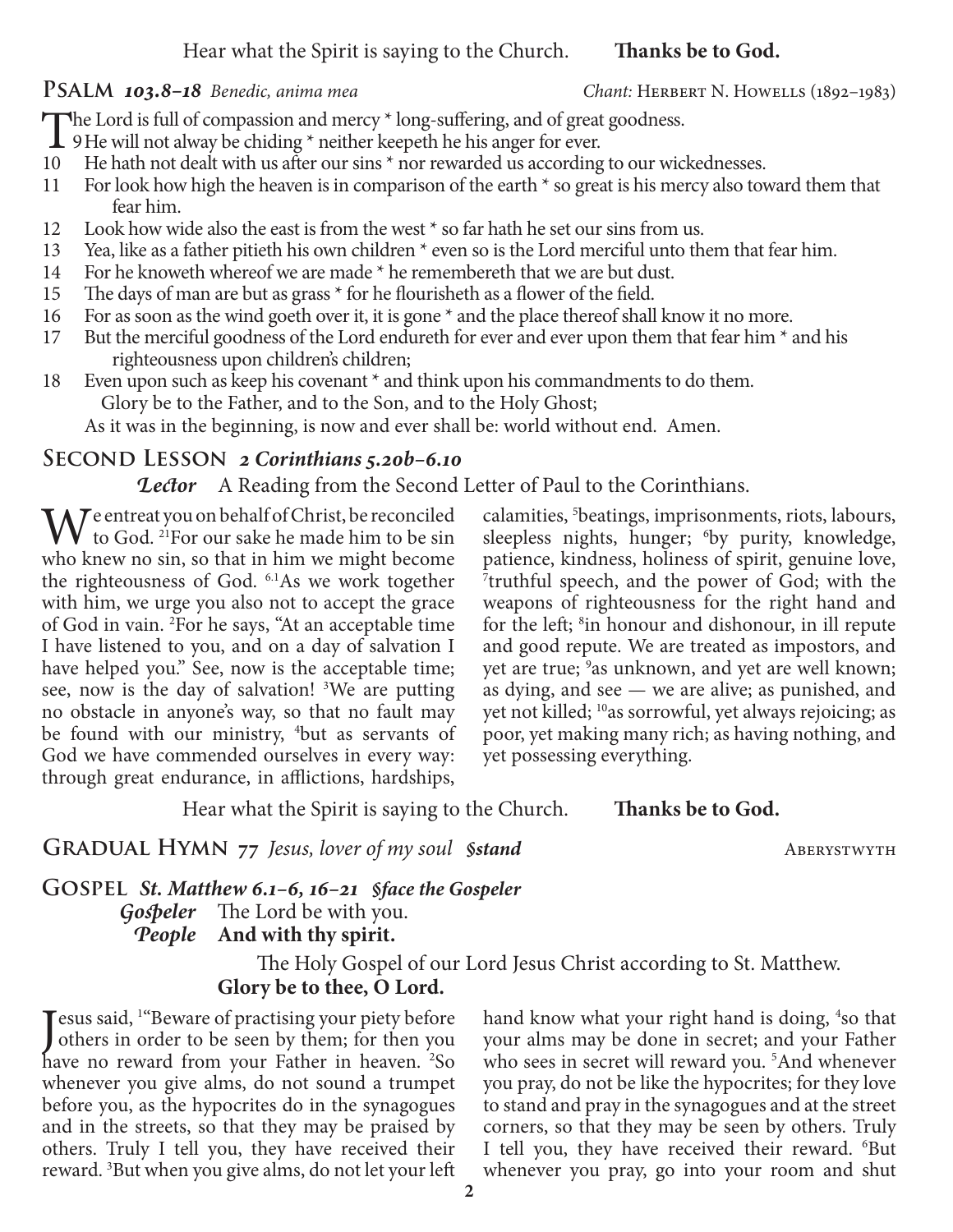the door and pray to your Father who is in secret; and your Father who sees in secret will reward you. <sup>16</sup>And whenever you fast, do not look dismal, like the hypocrites, for they disfigure their faces so as to show others that they are fasting. Truly I tell you, they have received their reward. 17But when you fast, put oil on your head and wash your face, 18so that your fasting may be seen not by others but by

your Father who is in secret; and your Father who sees in secret will reward you. 19Do not store up for yourselves treasures on earth, where moth and rust consume and where thieves break in and steal; 20but store up for yourselves treasures in heaven, where neither moth nor rust consumes and where thieves do not break in and steal. 21For where your treasure is, there your heart will be also."

The Gospel of Christ. **Praise to you, Lord Jesus Christ.**

#### **Homily** *§sit*

#### **Bidding** *§stand*

*Priest* Dear friends in Christ, every year at the time of the Christian Passover we celebrate our redemption through the death and resurrection of our Lord Jesus Christ. Lent is a time to prepare for this celebration and to renew our life in the paschal mystery. We begin this holy season by remembering our need for repentance, and for the mercy and forgiveness proclaimed in the Gospel of Jesus Christ. We begin our journey to Easter with the sign of ashes, an ancient sign, speaking of the frailty and uncertainty of human life, and marking the penitence of the community as a whole. I invite you therefore, in the name of the Lord, to observe a holy Lent by self-examination, penitence, prayer, fasting, and almsgiving, and by reading and meditating on the word of God. Let us kneel before our Creator and Redeemer. *§kneel or sit*

#### **Psalm** *51 Miserere mei, Deus Chant:* Plainsong, Tone II.1

I ave mercy upon me, O God, after thy great goodness; according to the multitude of thy mercies do away mine of offences. Wash me throughly from my wickedness, and cleanse me from my sin. For I acknowledge my faults, and a and my sin is ever before me. Against thee only have I sinned, and done this evil in thy sight, that thou mightest be justified in thy saying, and clear when thou shalt judge. Behold, I was shapen in wickedness, and in sin hath my mother conceived me. But lo, thou requirest truth in the inward parts, and shalt make me to understand wisdom secretly. Thou shalt purge me with hyssop, and I shall be clean; thou shalt wash me, and I shall be whiter than snow. Thou shalt make me hear of joy and gladness, that the bones which thou hast broken may rejoice. Turn thy face from my sins, and put out all my misdeeds. Make me a clean heart, O God, and renew a right spirit within me. Cast me not away from thy presence, and take not thy holy Spirit from me. O give me the comfort of thy help again, and stablish me with thy free Spirit. Then shall I teach thy ways unto the wicked, and sinners shall be converted unto thee. Deliver me from bloodguiltiness, O God, thou that art the God of my health; and my tongue shall sing of thy righteousness. Thou shalt open my lips, O Lord, and my mouth shall show thy praise. For thou desirest no sacrifice, else would I give it thee; but thou delightest not in burnt-offerings. The sacrifice of God is a troubled spirit; a broken and contrite heart, O God, shalt thou not despise. O be favourable and gracious unto Sion; build thou the walls of Jerusalem. Then shalt thou be pleased with the sacrifice of righteousness, with the burnt-offerings and oblations; then shall they offer young bullocks upon thine altar. Glory be to the Father, and to the Son and to the Holy Ghost. As it was in the beginning is now and ever shall be, world without end. Amen.

## **Litany of Penitence and Confession**

*All* **Most holy and merciful Father, we confess to you, to one another, and to the whole communion of saints in heaven and on earth, that we have sinned by our own fault in thought, word, and deed; by what we have done, and by what we have left undone.**

*Litanist* We have not loved you with our whole heart, and mind, and strength. We have not loved our neighbours as ourselves. We have not forgiven others, as we have been forgiven.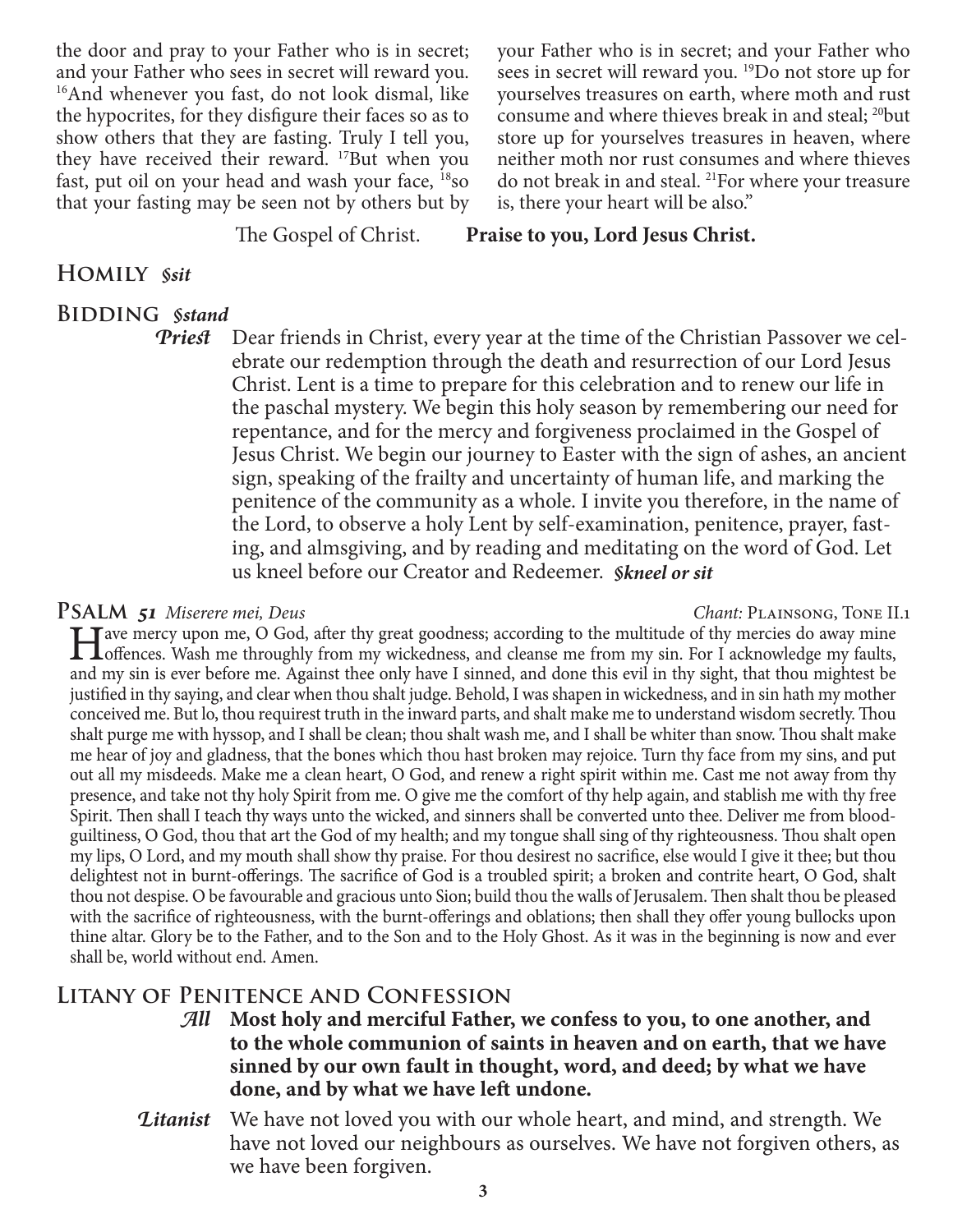### *People* **Have mercy on us, Lord.**

*Litanist* We have been deaf to your call to serve as Christ served us. We have not been true to the mind of Christ. We have grieved your Holy Spirit. **Have mercy on us, Lord.**

> We confess to you, Lord, all our past unfaithfulness: the pride, hypocrisy, and impatience of our lives,

**We confess to you, Lord.**

Our self-indulgent appetites and ways, and our exploitation of other people, **We confess to you, Lord.**

Our anger at our own frustration, and our envy of those more fortunate than ourselves,

#### **We confess to you, Lord.**

Our intemperate love of worldly goods and comforts, and our dishonesty in daily life and work,

#### **We confess to you, Lord.**

Our negligence in prayer and worship, and our failure to commend the faith that is in us,

#### **We confess to you, Lord.**

Accept our repentance, Lord, for the wrongs we have done: for our blindness to human need and suffering, and our indifference to injustice and cruelty, **Accept our repentance, Lord.**

For all false judgements, for uncharitable thoughts toward our neighbours, and for our prejudice and contempt toward those who differ from us, **Accept our repentance, Lord.**

For our waste and pollution of your creation, and our lack of concern for those who come after us,

#### **Accept our repentance, Lord.**

Restore us, good Lord, and let your anger depart from us; **Hear us, Lord, for your mercy is great.**

## **Prayer Over the Ashes**

*Priest* Almighty God, from the dust of the earth you have created us. May these ashes be for us a sign of our mortality and penitence, and a reminder that only by your gracious gift are we given eternal life; through Jesus Christ our Saviour. *Amen.*

## **Imposition of the Ashes**

*Those who desire to receive ashes come forward, and the ashes are applied to the forehead of each person.*

## **Prayer** *§kneel or sit*

*Priest* Almighty God, from the dust of the earth you have created us. May these ashes be for us a sign of our mortality and penitence, and a reminder that only by your gracious gift are we given eternal life; through Jesus Christ our Saviour. *Amen.*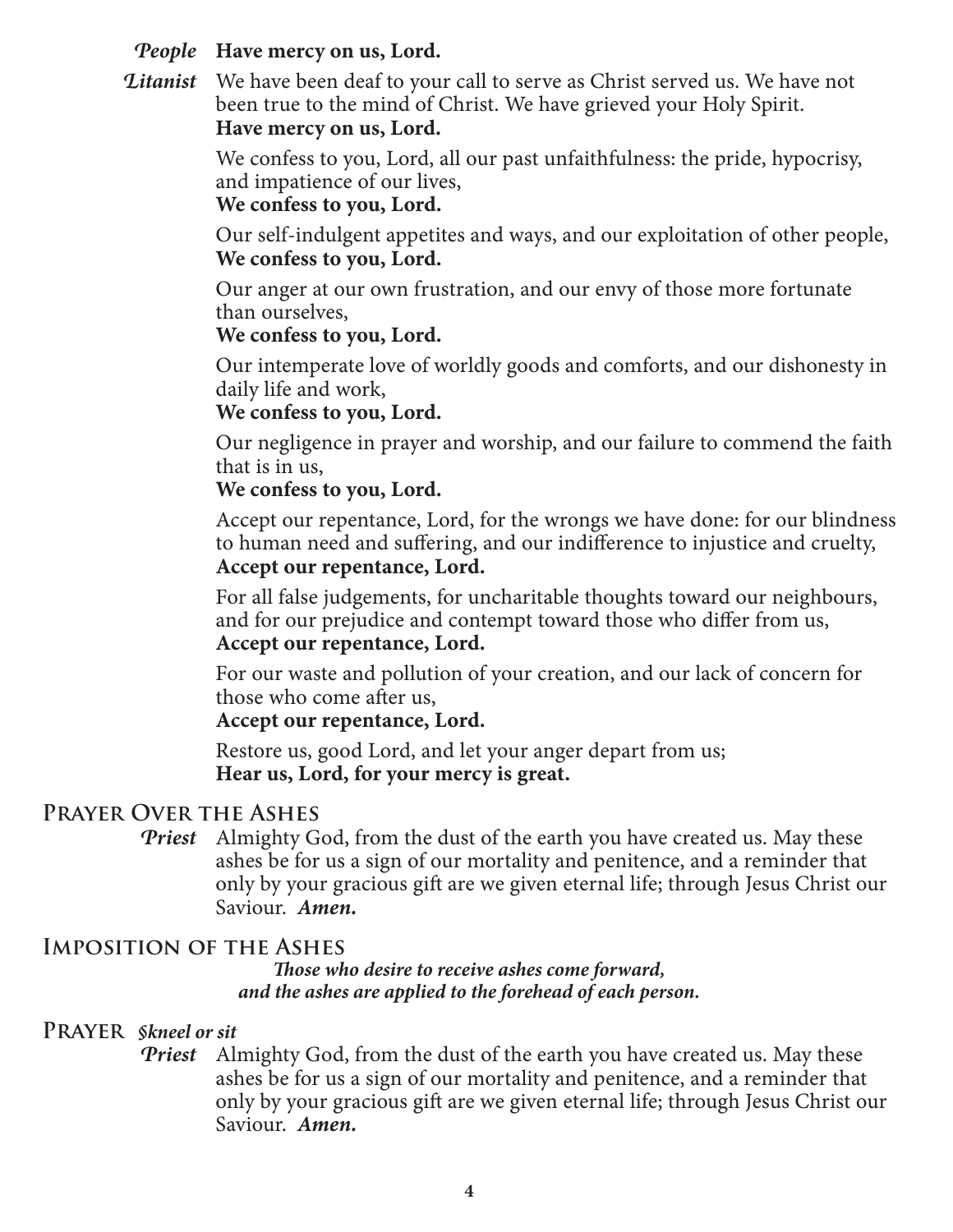## **Conclusion of the Confession**

*Priest* Accomplish in us, O God, the work of your salvation. *All* **That we may show forth your glory in the world.**

> By the cross and passion of your Son, our Lord, **Bring us with all your saints to the joy of his resurrection.**

#### **Absolution**

*Priest* Almighty God have mercy on you, forgive you all your sins through our Lord Jesus Christ, strengthen you in all goodness, and by the power of the Holy Spirit keep you in eternal life. *Amen.*

#### **The Peace** *§stand*

*Priest* The peace of the Lord be always with you.

*All* **And with thy spirit.**

## **Celebration of the Eucharist**

**OFFERTORY HYMN 213** *Judge eternal, throned in splendour* PICARDY (HB 332)

## **Offertory Sentence** *§remain standing*

*Priest* All things come of thee, O Lord.

*People* **And of thine own have we given thee.**

## **Prayer over the Gifts**

*Priest* Merciful God, turn us from sin to faithfulness. Accept our offering, and prepare us to celebrate the death and resurrection of Christ our Saviour, who is alive and reigns with you now and for ever *Amen.*

## **Great Thanksgiving** *Eucharistic Prayer A - Preface of Lent*

*Priest* The Lord be with you.

## *People* **And with thy spirit.**

Lift up your hearts.

**We lift them up unto the Lord.**

Let us give thanks unto our Lord God.

## **It is meet and right so to do.**

**Priest** It is very meet, right, and our bounden duty, that we should at all times, and in all places, give thanks unto thee, O Lord, holy Father, almighty, everlasting God, creator and preserver of all things. Who hast bidden us thy faithful people to cleanse our hearts and to prepare with joy for the paschal feast; that reborn through the waters of baptism, and renewed in the eucharistic mystery, we may be more fervent in prayer and more generous in works of love. Therefore we praise you, joining our voices to proclaim the glory of your name:

## SANCTUS, BENEDICTUS MERBECKE

*All* **Holy, holy, holy, Lord God of Hosts, heaven and earth are full of thy glory. Glory be to thee, O Lord most high.**

 **Blessed is he that cometh in the name of the Lord: Hosanna in the highest.** *§kneel or sit*

*Priest* Blessing and glory and thanksgiving be unto thee, almighty God, our heavenly Father, who of thy tender mercy didst give thine only Son Jesus Christ to take our nature upon him, and to suffer death upon the cross for our redemption; who made there, by his one oblation of himself once offered, a full, perfect, and sufficient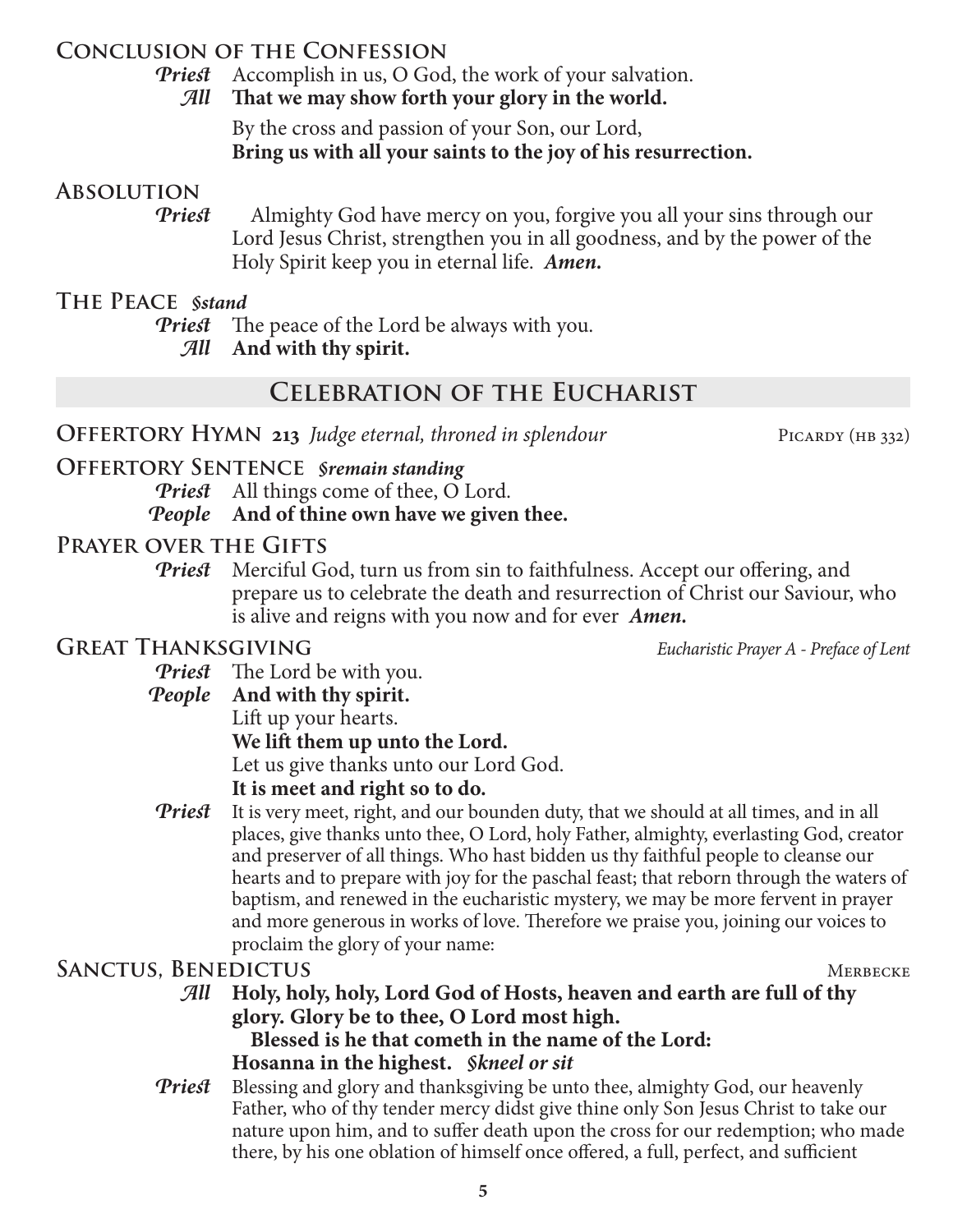sacrifice, oblation, and satisfaction, for the sins of the whole world; and did institute, and in his holy Gospel command us to continue, a perpetual memorial of that his precious death, until his coming again. Hear us, O merciful Father, we most humbly beseech thee; and grant that we receiving these thy creatures of bread and wine, according to thy Son our Saviour Jesus Christ's holy institution, in remembrance of his death and passion, may be partakers of his most blessed body and blood; who, in the same night that he was betrayed, took bread; and, when he had given thanks, he brake it; and gave it to his disciples, saying, "Take, eat; this is my body which is given for you: Do this in remembrance of me." Likewise after supper he took the cup; and when he had given thanks, he gave it to them, saying, "Drink ye all, of this; for this is my blood of the new covenant, which is shed for you and for many for the remission of sins: Do this, as oft as ye shall drink it, in remembrance of me." Wherefore, O Father, Lord of heaven and earth, we thy humble servants, with all thy holy Church, remembering the precious death of thy beloved Son, his mighty resurrection, and glorious ascension, and looking for his coming again in glory, do make before thee, in this sacrament of the holy bread of eternal life and the cup of everlasting salvation, the memorial which he hath commanded:

## *All* **We praise thee, we bless thee, we thank thee, and we pray to thee, Lord our God.**

 And we entirely desire thy fatherly goodness mercifully to accept this our sacrifice of praise and thanksgiving, most humbly beseeching thee to grant, that by the merits and death of thy Son Jesus Christ, and through faith in his blood, we and all thy whole Church may obtain remission of our sins, and all other benefits of his passion; And we pray that by the power of thy Holy Spirit, all we who are partakers of this holy communion may be fulfilled with thy grace and heavenly benediction;

through Jesus Christ our Lord, by whom and with whom, in the unity of the Holy Spirit, all honour and glory be unto thee, O Father Almighty, world without end. *Amen.*

## **Lord's Prayer**

- *Priest* And now, as our Saviour Christ hath taught us, we are bold to say:
	- *All* **Our Father, who art in heaven, hallowed be thy name, thy kingdom come, thy will be done, on earth as it is in heaven. Give us this day our daily bread. And forgive us our trespasses, as we forgive those who trespass against us. And lead us not into temptation, but deliver us from evil. For thine is the kingdom, the power, and the glory, for ever and ever. Amen.**

## **Breaking of the Bread**

*All* **We do not presume to come to this thy table, O merciful Lord, trusting in our own righteousness, but in thy manifold and great mercies. We are not worthy so much as to gather up the crumbs under thy table. But thou art the same Lord, whose property is always to have mercy: grant us therefore, gracious Lord, so to eat the flesh of thy dear Son Jesus Christ, and to drink his blood, that we may evermore dwell in him, and he in us. Amen.**

**Fraction Anthem** *Agnus Dei* from *Missa Brevis in F minor* Margaret Drynan (1915–1999)

## **INVITATION**

*Priest* The gifts of God for the People of God.

## *People* **Thanks be to God.**

## **The Communion**

*All are welcome to share in the eucharist.* **If you prefer to receive a blessing, fold your arms across your chest.**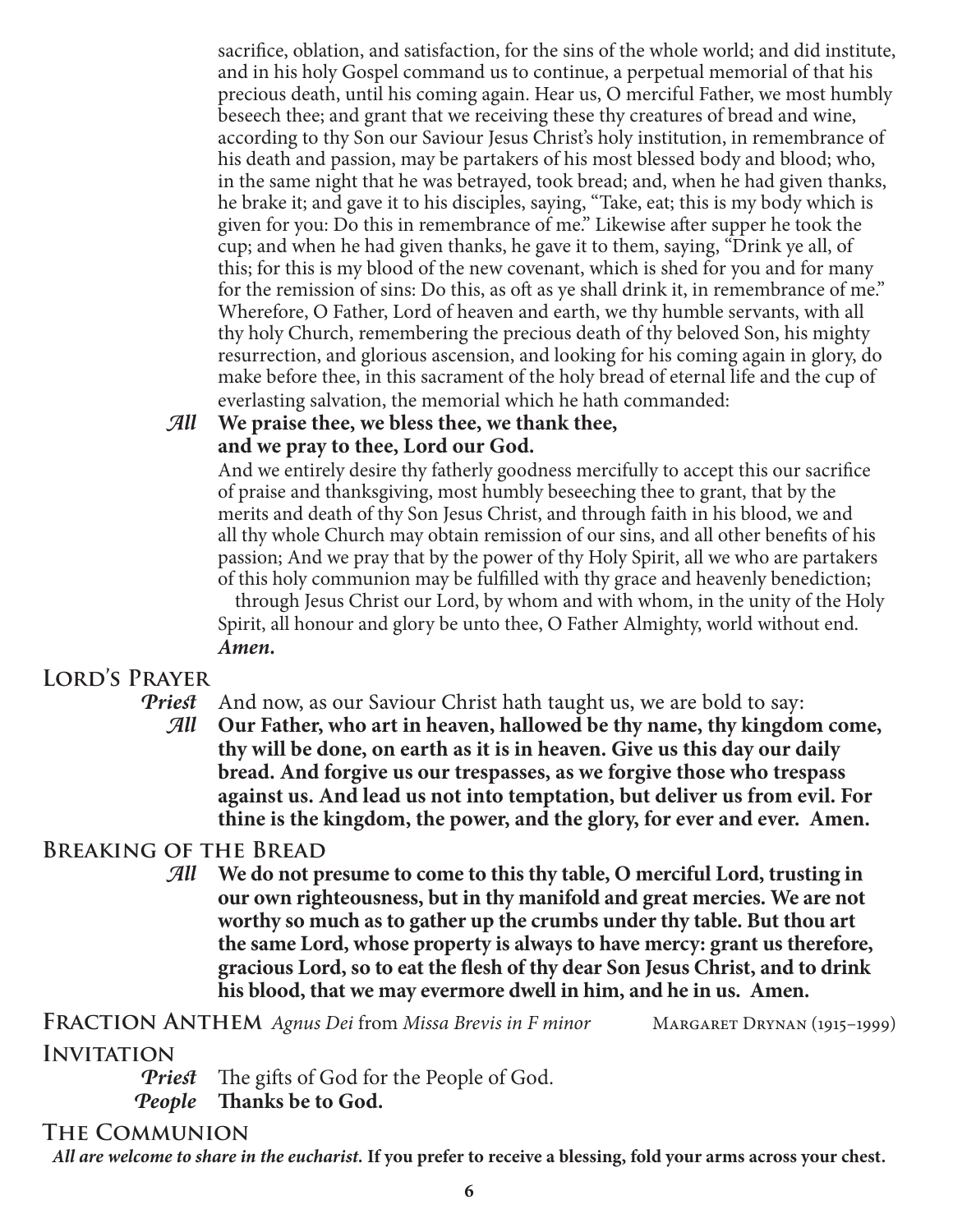*During the administration of Communion and the Ablutions, the choir will sing:* HYMN 79 *Rock of ages, cleft for me* REDHEAD No. 76 ANTHEM *Hide not thou thy face from us, O Lord* RICHARD FARRANT (1530–1580)

## **Prayer after Communion** *§stand*

*Priest* God of compassion, through your Son Jesus Christ you reconciled your people to yourself. Following his example of prayer and fasting, may we obey you with willing hearts and serve one another in holy love; through Jesus Christ our Lord. *Amen.*

## **Doxology**

*Priest* Glory to God

*All* **whose power, working in us, can do infinitely more than we can ask or imagine. Glory to God from generation to generation, in the Church and in Christ Jesus, for ever and ever. Amen.**

## **Blessing**

*Priest* The peace of God, which passeth all understanding, keep your hearts and minds in the knowledge and love of God, and of his Son Jesus Christ our Lord: And the blessing of God almighty, the Father, the Son, and the Holy Spirit be amongst you and remain with you always. *Amen.*

**HYMN** 438 *Forty days and forty nights §stand* Heinlein Heinlein

## **Dismissal**

*Leader* Go forth in the name of Christ. *People* **Thanks be to God.**

**Voluntary** *(Mr. Kinnard) Fugue in B Minor on a theme by Corelli, bwv 579 -* J.S. Bach (1685–1750)

# **Assisting -**

|  | Lectors Ted Rennie, Jennifer Schmidt               |
|--|----------------------------------------------------|
|  | <b>Chalice Bearers</b> Kevin Webb, Vivien Isfeld   |
|  | Sidespersons Kevin Webb, Sara Sakowski             |
|  | Subdeacon Susan Roe-Finlay                         |
|  | Crucifer Don Seaton                                |
|  | Acolytes Arnold Goetz, Michael Croft               |
|  | Litanist Joanne Tapscott                           |
|  | <b>Oblationers</b> Susan Gandier, David Owen Lucas |
|  | <b>Altar Guild</b> Susan Roe-Finlay                |
|  |                                                    |